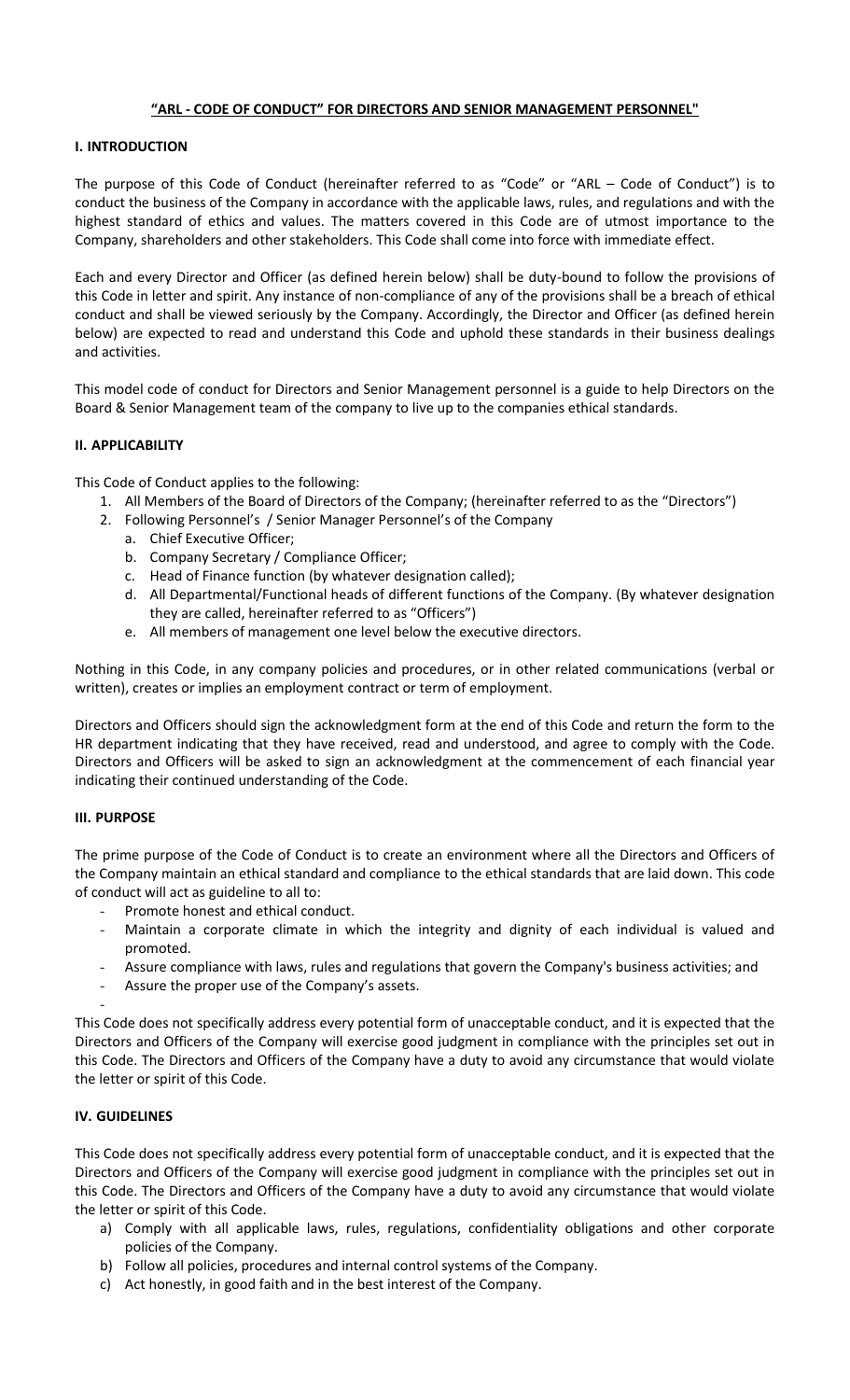#### **V. HONEST AND INTEGRITY**

We expect all the Directors and Officers to act in accordance with the highest standards of personal and professional integrity, honesty and ethical conduct, while working at the Company's premises, at offsite locations, at Company's sponsored business and social events, and/or at any other place where the Director and Officer represent the Company. We consider honest conduct to be conduct that is free from fraud and/or deception. We consider ethical conduct to be conduct conforming to the accepted professional standards of conduct. Ethical conduct includes ethical handling of actual or apparent conflicts of interest as specified below between personal and professional relationships.

# **VI. CONFLICT OF INTEREST**

# **General Guidance**

The Directors and senior management personnel are expected to avoid and disclose any activity or association that creates or appears to create a conflict between the personal interests and the Company's business interests. A conflict of interest exists where the interests or benefits of one person or entity conflict with the interests or benefits of the Company. Relationships with prospective or existing clients, syndicates, associates, advisors, competitors or regulators must not affect the independent and sound judgment on behalf of the Company.

General guidelines to better understand several of the most common examples of situations that may cause a conflict of interest are listed below. Directors & the senior management personnel are required to disclose to the Board any situation that may be, or appear to be, a conflict of interest. When in doubt, disclosure is the best way out.

# **(a) Related parties**

As a general rule, Director and Officer before conducting Company business with a relative and/or with a business in which a relative is associated in any significant role, must disclose their interest before the Board of Directors of the Company and take their prior approval for the same.

# **(b) Outside Employment**

Executives Directors and Senior Management personnel shall not work for or receive payments for services from any clients, syndicates, associates, advisors, competitors of the Company without approval of the Board. Any outside activity must be strictly separated from the company's employment and should not harm job performance at the company. The Executive Directors and the Senior Management personnel shall devote themselves exclusively to the business of the Company and shall not accept any other work or assignment (part‐time or otherwise).

# **(c) Board Memberships**

Acceptance of directorship on the board of other companies, which compete, with the Company amounts to conflict of interest. Helping the community by serving on Boards of non-profit or welfare organizations is encouraged, and does not require prior approval.

# **(d) Gifts (Gifts are not always physical objects - they might also be services, favors or other items of value.)**

The Directors and Senior Management personnel shall not accept lavish gifts or gratuities or any offer, payment, promise to pay, or authorization to pay any money, or anything of value that could be interpreted to adversely affect business decisions or likely to compromise their personal or professional integrity. Gift items of nominal value, such as small promotional items bearing another company's name, business meals, gifts received because of personal relationships and not because of official position, mementos received because of attending a widely held gatherings as panelist / speaker and other customary gifts are allowed. Gifts on behalf of the Company ‐ Some business situations call for giving gifts. These gifts shall be legal, reasonable. Directors and senior Management personnel shall not pay bribes.

# **(e) Investments**

Directors and Senior Management personnel may not allow their investments to influence, or appear to influence, their independent judgment on behalf of the Company. This could happen in many ways, but it is most likely to create the appearance of a conflict of interest if a Director or Senior Manager has a significant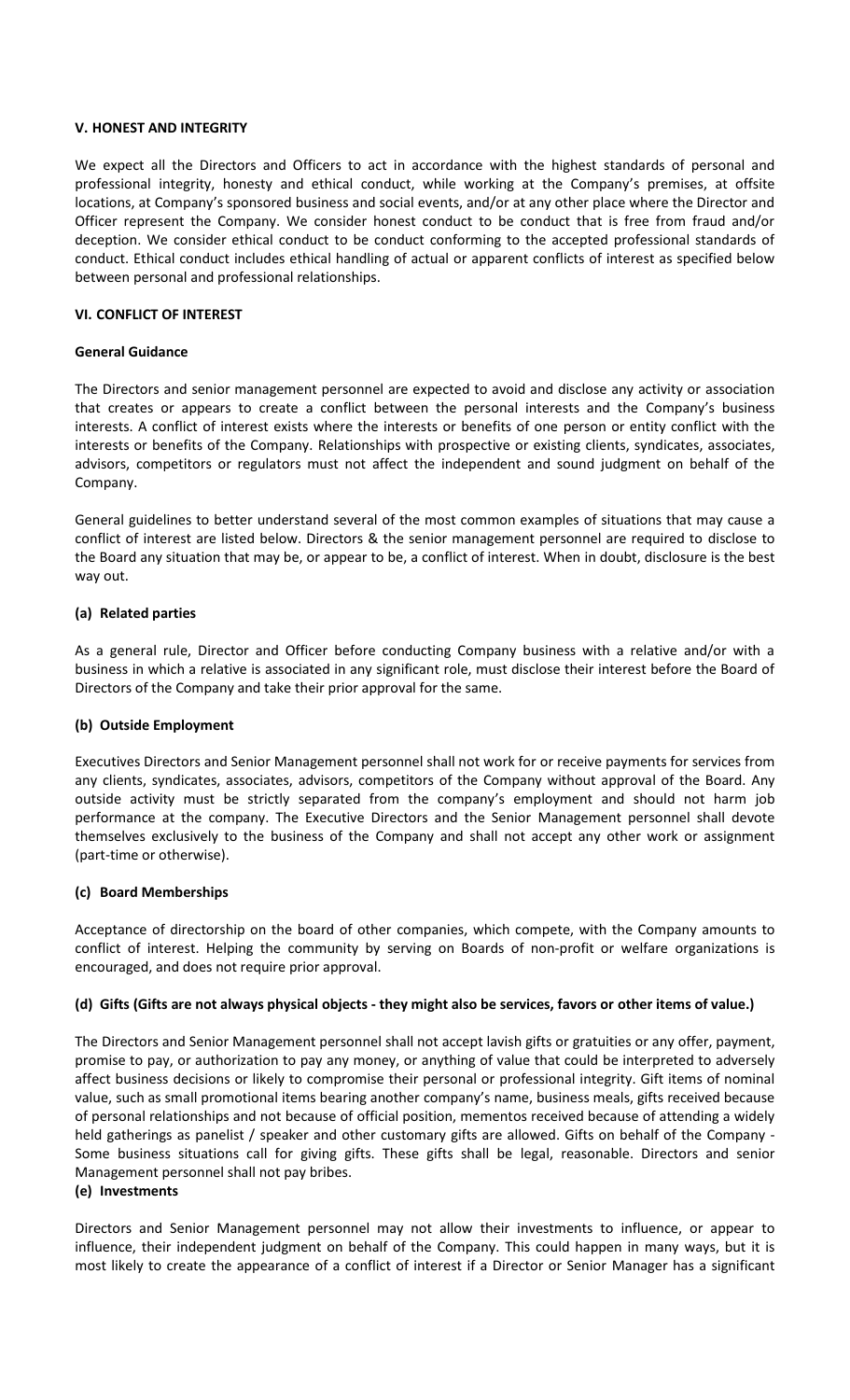investment in a competitor, supplier, customer, or distributor and his decisions may have a business impact on this outside party.

# **(f) Diversion of Business:**

Directors and Senior Management personnel shall not divert business opportunities of the Company, by exploiting for their own personal gain. However the Directors and Senior Management personnel can pursue such business opportunities once they are fully disclosed to the company and the company declines to pursue such opportunities.

# **(g) Use of Company's assets:**

The assets of the Company shall be used for legitimate business purposes and shall not be used for personal purposes. Incidental personal use, if reasonable, does not amount to violation of the code.

# **(h) Corporate opportunities:**

Director and Officer shall not exploit for their own personal gain, opportunities that are discovered through the use of Company property, information or position, unless the opportunity is first disclosed in writing to the Company's Board of Directors.

# **(i) Others:**

It would be impracticable to attempt to list all possible conflict of interest situations and it is possible that other such situations, which are not enumerated above, may arise. All such situations, which arise any questions or doubts, may please be brought to the notice of the Board for appropriate decision.

Every Director and Officer who is required to make a disclosure as mentioned above shall do so, in writing, to his or her immediate superior, who shall forward the information along with comments to the person designated for this purpose by the MD/CEO, who in turn will place it before the MD/CEO and/or the Board of Directors/executive committee appointed by the Board and, upon a decision being taken in the matter, the employee concerned will be required to take necessary action as advised to resolve/avoid the conflict.

If a Director or Officer fails to make a disclosure as required herein, and the management of its own accord becomes aware of an instance of conflict of interest that ought to have been disclosed by the employee, the management shall take a serious view of the matter and consider suitable disciplinary action against the employee.

# **VII. INSIDER TRADING**

Directors and Officers should observe all applicable laws and regulations including the Company policies and Codes as applicable to them with respect to the purchase and sale of the Company's securities.

The Directors or Officers of a Company and his or her immediate family shall not derive any benefit or assist others to derive any benefit from access to and possession of Price Sensitive information about the Company or the Group.

An employee of a company shall not use or proliferate price sensitive information which is not available to the investing public and for making or giving advice on investment decisions on the securities of the Company on which such Price Sensitive information has been obtained. Such Price Sensitive information shall include (but not limiting) the following:

- Acquisition and divestiture of businesses or business units;
- Financial Information such as profits, earnings and dividends;
- Announcement of new projects or developments;
- Asset revaluations;
- Investment decisions/plans including raising finances;
- Restructuring plans;
- Major MOUs and JV Agreements;

# **VIII. CONFIDENTIAL INFORMATION**

The Directors and Senior Management Personnel should maintain confidentiality of information entrusted to them in carrying out their duties and responsibilities. The matters discussed at the Board/Committee Meetings must not be disclosed outside appropriate and reasonable circles. The Company's confidential and proprietary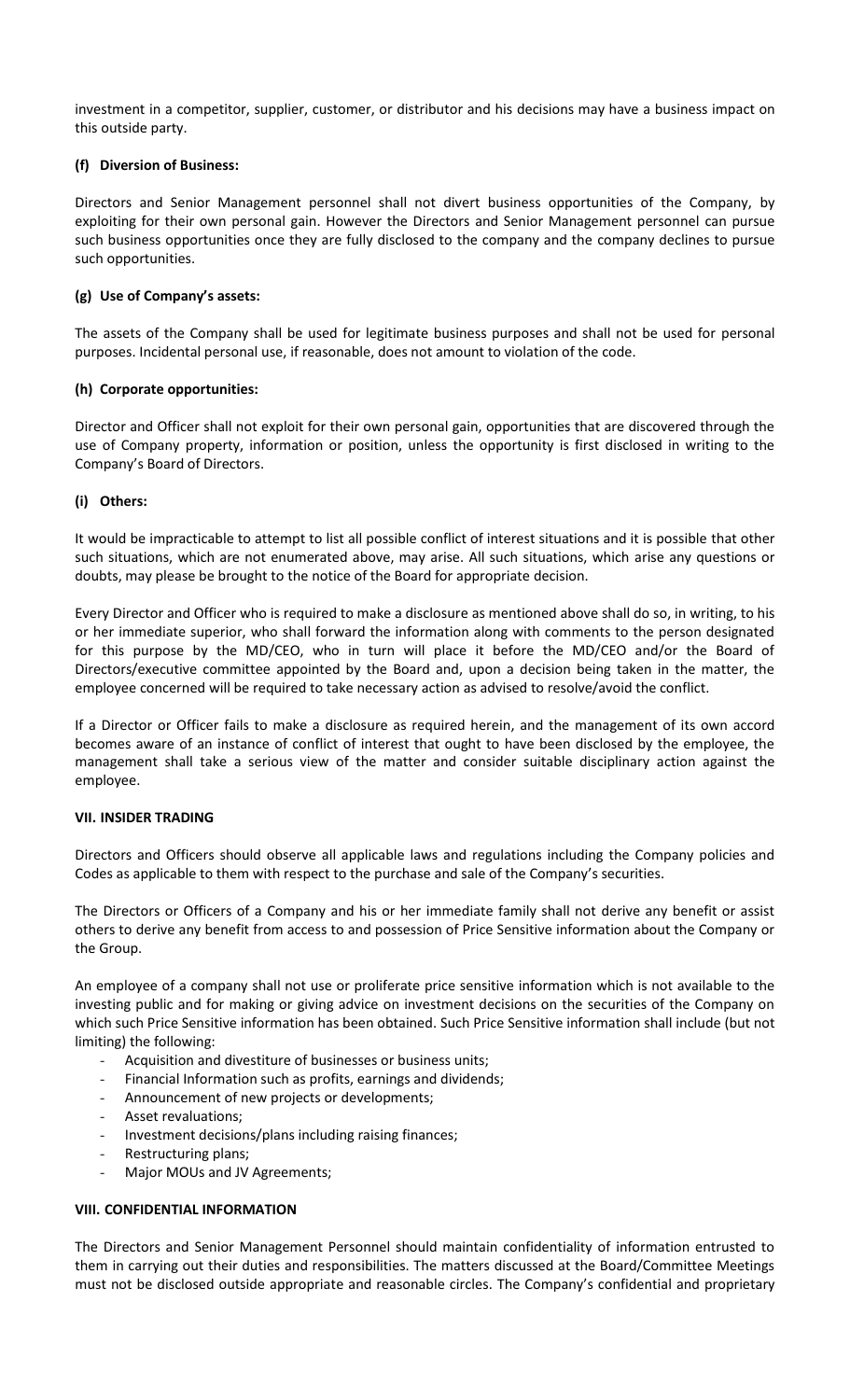information shall not be inappropriately disclosed or used for the personal gain or advantage of any Director. These obligations apply not only during a Director's term, but thereafter as well unless said information becomes public.

#### **IX. FAIR DEALING**

The Directors and Senior Management Personnel should endeavor to deal fairly and not seek to take unfair advantage of the Company through manipulation, concealment, abuse of privileged information, misrepresentation of material facts or any other unfair dealing.

#### **X. LEGAL COMPLIANCE**

The Directors and Senior Management personnel shall acquire appropriate knowledge of the legal requirements relating to their duties sufficient to enable them to perform their obligations diligently. The Directors and Senior Management personnel shall also comply with the internal policies and procedures of the Company to the extent applicable to them including but not limited to compliance with Prohibition of Insider trading policy of the company.

Violations of applicable governmental laws, rules and regulations may subject Director and Officer to individual criminal and/or civil liability. Such individual violations may also subject the Company to civil and/or criminal liability and/ or the loss of business.

# **XI. DUTIES OF DIRECTORS**

Every Director of the Company shall endeavour to comply with the provisions of Section 166 of the Companies Act, 2013 and SEBI (LODR) Regulations, 2015, relating to the duties of directors.

In addition, Independent Directors shall also perform the duties as prescribed in Schedule IV to the Companies Act, 2013, as amended from time to time.

#### **XII. DISCLOSURES**

Company's policy is to provide full, fair, accurate, timely and understandable disclosure in reports and documents that Company file with, or submit to, the stock exchange, SEBI and/or any other government agency and in all other public communications made by the Company. Company's Directors and Officers have the general responsibility for preparing such filings and communications and shall ensure that the same shall conform to all applicable laws and regulations.

#### **XIII. ACCOUNTING AND REPORTING**

All the Directors and Officers of the Company are expected to follow the Company's Accounting Policies. All accounting records should accurately reflect and describe corporate transactions. The recordation of such data must not be falsified or altered in any way to conceal or distort assets, liabilities, revenues, expenses or the nature of the activity.

All public disclosures made by the Company, including disclosures in reports and documents filed with or submitted to the Statutory Authorities shall be accurate and complete in all material respects. All the Directors & Officers are expected to carefully consider all inquiries from the Company related to the disclosure requirements and promptly supply complete and accurate responses.

#### **XIV. NON-COMPLIANCE**

Suspected violations of this Code may be reported to the Chairman of the Board or the Chairman of the Audit Committee. All reported violations shall be appropriately investigated. Any waiver of this Code must be approved by the Board of Directors and publicly disclosed if required by any applicable law or regulation

#### **XV. AMENDMENT TO THE CODE**

We are committed to continuously reviewing and updating our policies and procedures to meet the requirements of any relevant statute or the business interest of the Company. Therefore, this Code is subject to modification. Any amendment or waiver of any provision of this Code shall be approved in writing by the Company's Board of Directors and promptly disclosed on the Company's website and in applicable regulatory